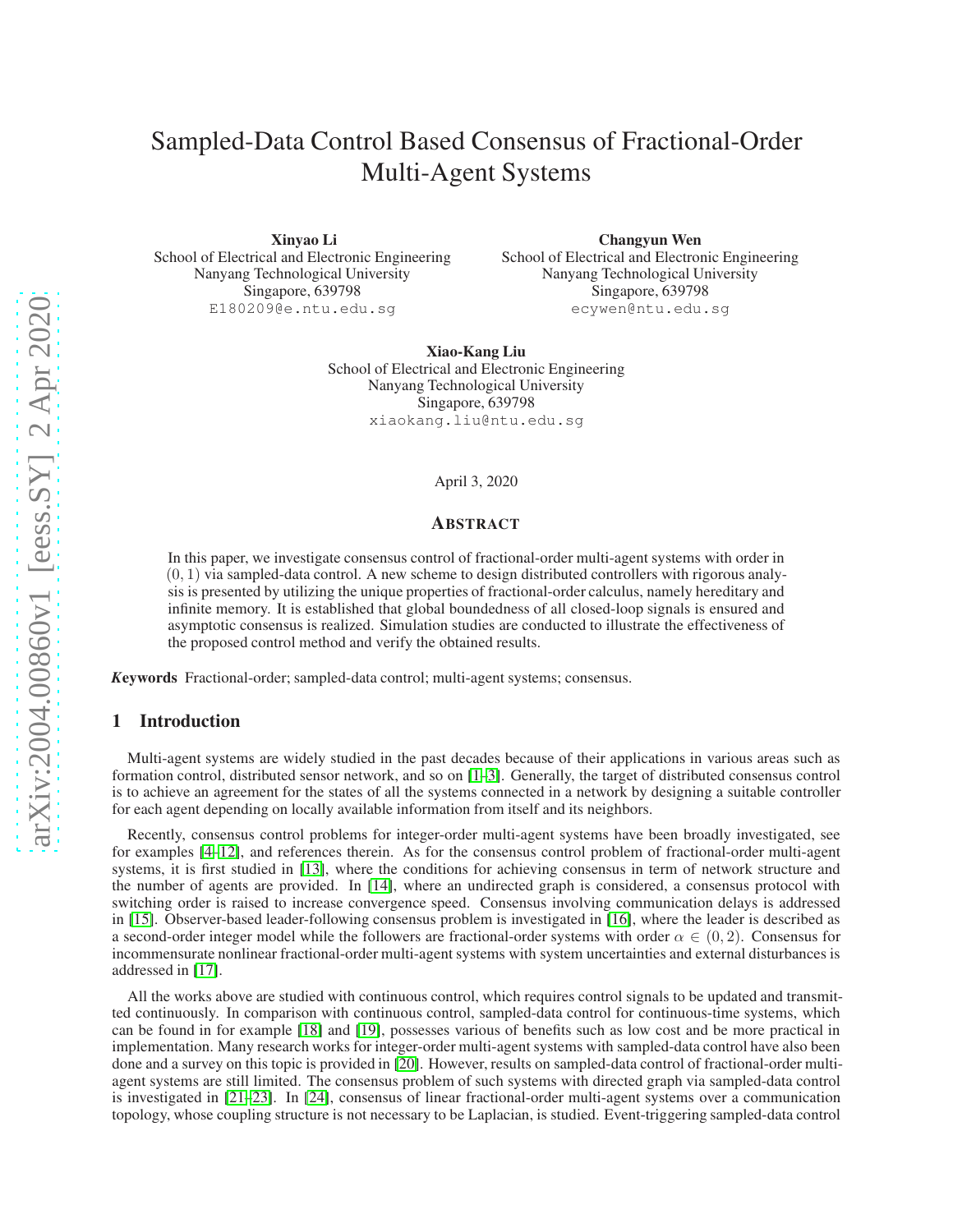of fractional-order multi-agent systems is proposed in [\[25\]](#page-9-5), in which the networked graph for the agents is assumed to be undirected.

From the definitions of fractional integral and derivative reviewed in Section [2,](#page-1-0) it can be observed that they can both be treated as weighted integral, which reveals the properties of fractional-order calculus: hereditary and infinite memory. Due to these unique properties, the initial values and the "history" of the variables in the entire interval of integration play extremely important roles in solving fractional-order equations. It is noted that such properties are not considered in the existing literature on sampled-data control of fractional-order multi-agent systems mentioned above. Instead, by dividing the entire time history to sampling intervals, the solutions of fractional-order equations at the beginning of each sampling interval are used as the new initial values for this sampling interval. As a result, the closed-loop fractional-order systems obtained are transformed to discrete-time systems, where the evolutions of stepforward states only rely on the current states and control inputs. However, when taking these properties into account, the evolutions should also depend on the previous states at all the discrete-time sampling instants starting from the initial time  $t_0$ .

Motivated by the discussions above, we address the consensus issue with the consideration of such unique characteristics of fractional-order calculus. With our proposed control design scheme, it is shown that the closed-loop system is globally stable and asymptotic consensus for fractional-order multi-agent systems is achieved. Different from existing research works, the resulting fractional-order system is rigorously analyzed by considering time evolution of the system states which depends on their initial values at  $t_0$  and also all the previous control signals. A new challenge that is to establish the global boundedness of the proposed distributed controllers which contain all the previous control inputs is overcome in this paper. Simulation studies illustrate the effectiveness of the proposed control scheme and also reveal its accuracy on achieving asymptotic consensus compared to an existing approach.

The rest of the paper is organized as follows. Preliminaries are provided and the class of fractional-order multi-agent systems considered is described in Section [2.](#page-1-0) In Section [3,](#page-3-0) the design of distributed controllers is presented in detail with analysis. In Section [4,](#page-5-0) the scheme is illustrated by simulation studies with comparison to that in [\[21\]](#page-9-2). Finally the paper is concluded in Section [5.](#page-8-10)

# <span id="page-1-0"></span>2 Preliminaries and Problem Formulation

#### 2.1 Preliminaries

*Definition 1 [\[26\]](#page-9-6):* The fractional integral of an integrable function  $f(t)$  with  $\alpha \in \mathbb{R}^+$  and initial time  $t_0$  is

<span id="page-1-1"></span>
$$
t_0 I_t^{\alpha} f(t) = \frac{1}{\Gamma(\alpha)} \int_{t_0}^t \frac{f(\tau)}{(t - \tau)^{1 - \alpha}} d\tau
$$
 (1)

where  $\Gamma(\cdot)$  denotes the well-known Gamma function, which is defined as  $\Gamma(z) = \int_0^\infty e^{-t} t^{z-1} dt$ , where  $z \in \mathbb{C}$ . One of the significant properties of Gamma function is [\[27\]](#page-9-7):  $\Gamma(z+1) = z\Gamma(z)$ ,  $\Gamma(n+1) = n\Gamma(n) = n(n-1)\Gamma(n-1) =$  $\cdots = n!$ ,  $\Gamma(-n) = \infty$ , where  $n \in \mathbb{N}_0 = \{n | n \geq 0, n \in \mathbb{N}\}.$ 

*Definition 2 [\[26\]](#page-9-6):* The Caputo fractional derivative of a function is defined as

$$
{}_{t_0}^{C} \mathcal{D}_t^{\alpha} f(t) = {}_{t_0} I_t^{(m-\alpha)} \frac{\mathrm{d}^m}{\mathrm{d}t^m} f(t)
$$
  
= 
$$
\frac{1}{\Gamma(m-\alpha)} \int_{t_0}^t \frac{f^{(m)}(\tau)}{(t-\tau)^{\alpha-m+1}} d\tau
$$
 (2)

where  $m - 1 < \alpha < m \in \mathbb{Z}^+$ . From [\(2\)](#page-1-1) we can observe that the Caputo derivative of a constant is 0. Another commonly used fractional derivative is named Riemann-Liouville (RL) and the RL fractional derivative of a function  $f(t)$  is denoted as  ${}_{t_0}^{RL}D_t^{\alpha} f(t)$ . Different from the Caputo derivative, RL derivative of a constant is not equal to 0 [\[26,](#page-9-6)[28\]](#page-9-8).

The initial values are needed in order to obtain the unique solution for fractional differential equation  ${}_{t_0}\mathcal{D}_t^{\alpha}x(t)$  $f(x, t)$ ,  $(m - 1 < \alpha < m \in \mathbb{Z}^+$  and  $t \ge t_0$ ). According to [\[26,](#page-9-6) [29\]](#page-9-9) and [\[30\]](#page-9-10), fractional differential equations with Caputo-type derivative have initial values that are in-line with integer-order differential equations, i.e.  $x(t_0), x'(t_0), \ldots, x^{(m-1)}(t_0)$ , which contain specific physical interpretations. Therefore, Caputo-type fractional systems are frequently employed in practical analysis.

*Definition 3 [\[31](#page-9-11)[–33\]](#page-9-12)*: For fractional nonautonomous system  $t_0 \mathcal{D}_t^{\alpha} x_i(t) = f_i(x,t)$  ( $i = 1, 2, ..., n$ ), where  $0 < \alpha <$ 1, initial condition  $x(t_0) = [x_1(t_0), x_2(t_0), \dots, x_n(t_0)]^T \in \mathbb{R}^n$ ,  $f_i(x, t) : [t_0, \infty) \times \Omega \to \mathbb{R}^n$  is locally Lipschitz in x and piecewise continuous in  $t$  (which insinuates the existence and uniqueness of the solution to the fractional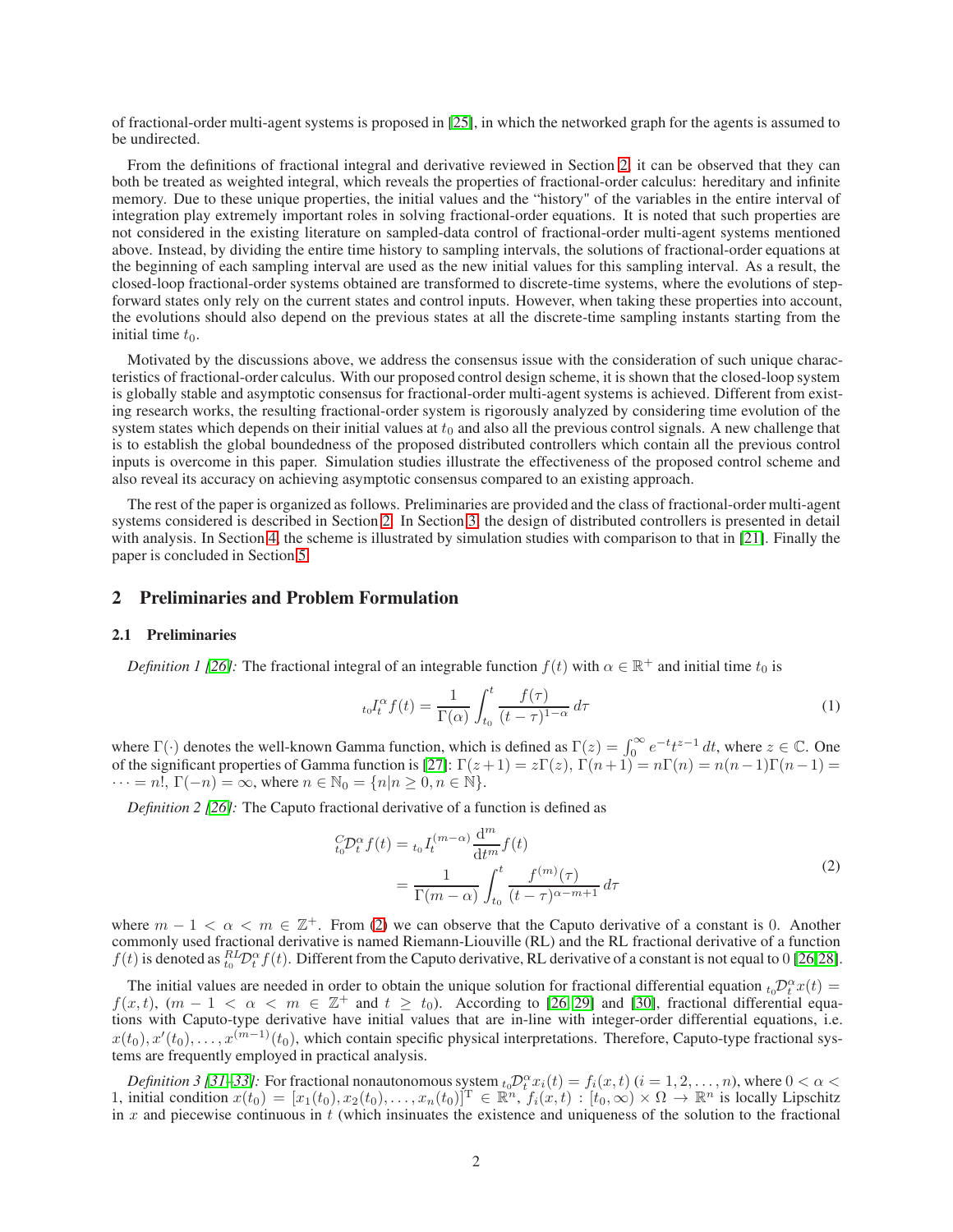systems [\[26\]](#page-9-6)),  $t_0D_\alpha^\alpha$  denotes Caputo or RL fractional derivative and  $\Omega \in \mathbb{R}^n$  stands for a region that contains the origin  $x = [0, 0, \dots, 0]^{\text{T}}$ , the equilibrium  $x^* = [x_1^*, x_2^*, \dots, x_n^*]^{\text{T}}$  of this system is defined as  ${}_{t_0}D_t^{\alpha}x^* = f_i(x^*, t)$  for  $t \ge t_0$ .

*Lemma 1 [\[28\]](#page-9-8)*: If  $x(t) \in \mathbb{R}^n$  satisfies

$$
{}_{t_0}^C \mathcal{D}_t^{\alpha} x(t) = f(x, t), \ x(t_0) = x_0,
$$
\n(3)

where  $0 < \alpha < 1$  and  $f(x, t) \in L_1[t_0, T]$ , then it also satisfies the Volterra fractional integral

$$
x(t) = x_0 + \frac{1}{\Gamma(\alpha)} \int_{t_0}^t (t - \tau)^{\alpha - 1} f\big(x(\tau), \tau\big) d\tau,
$$
\n
$$
\tag{4}
$$

with  $t_0 \le t \le T$  and vice versa.

*Lemma 2:* For  $\forall j \in \mathbb{Z}^+$  and  $0 < \alpha < 1$ , the following results hold 1)  $0 < |(j + 1)^{\alpha} - 2j^{\alpha} + (j - 1)^{\alpha}| < 1$ , 2)  $\lim_{j \to \infty} |(j+1)^{\alpha} - 2j^{\alpha} + (j-1)^{\alpha}| = 0.$ 

<span id="page-2-3"></span>*Proof:* Define

$$
f(j) = (j+1)^{\alpha} - 2j^{\alpha} + (j-1)^{\alpha}
$$
 (5)

<span id="page-2-0"></span>and

<span id="page-2-1"></span>
$$
g(s) = s^{\alpha} - (s - 1)^{\alpha}.
$$
\n<sup>(6)</sup>

It can be shown from [\(6\)](#page-2-0) that, for  $\forall s \in \mathbb{R}^+$ ,

$$
g(s) > 0,
$$
  
\n
$$
\frac{dg(s)}{ds} = \alpha s^{\alpha - 1} - \alpha (s - 1)^{\alpha - 1} < 0.
$$
\n(7)

From [\(7\)](#page-2-1), we can obtain that  $g(s)$  is monotonically decreasing and  $\lim_{s\to\infty} g(s) = 0$ , which further implies that  $f(j) < 0$  and will monotonically tends to 0 as j tends to  $\infty$ . Additionally, it can be easily checked that  $|f(1)| < 1$  for  $0 < \alpha < 1$ . This complete the proof.

## 2.2 Problem Formulation

<span id="page-2-2"></span>In this paper, Caputo-type definition of the fractional derivatives is utilized. A group of  $N$  fractional-order agents are governed by

$$
{}_{t_0}^{C} \mathcal{D}_t^{\alpha} x_i(t) = u_i(t), \text{ for } i = 1, 2, \cdots, N
$$
 (8)

where the fractional-orders of all the states are equal to  $\alpha \in (0, 1)$ ,  $x_i \in \mathbb{R}$  and  $u_i \in \mathbb{R}$  represent the measurable state and control input of  $i$ -th agent, respectively.

*Remark 1:* All the agents in this paper are in one-dimensional space for convenience. The results established can be easily extended to n-dimensional space by applying the Kronecker product.

In this paper, the control problem is to design distributed controller  $u_i$  for each agent described in [\(8\)](#page-2-2) to achieve the following objectives: 1) all the signals in the closed-loop systems are globally bounded; 2) asymptotic consensus for fractional-order systems [\(8\)](#page-2-2) is ensured, i.e.  $\lim_{t\to\infty} ||x_i(t) - x_j(t)|| = 0$ ,  $\forall i, j = 1, 2, \cdots, N$ , and additionally,  $\lim_{t\to\infty} x_i(t) = \frac{\sum_{i=1}^N x_i(t_0)}{N}.$ 

Suppose that the communications among the N agents can be represented by a directed graph  $\mathcal{G} \triangleq (\mathcal{V}, \mathcal{E})$  where  $V = \{1, 2, \dots, N\}$  means the set of indexes (or vertices) corresponding to each agent,  $\mathcal{E} \subseteq V \times V$  is the set of edges between two distinct agents. An edge  $(i, j) \in \mathcal{E}$  denotes that agent j can obtain information from agent i, but not necessarily vice versa. In this case, agent  $i$  is called a neighbor of agent  $j$  and we indicate the set of neighbors for agent i as  $\mathcal{N}_i$ . In this paper,  $(i, i) \notin \mathcal{E}$  and  $i \notin \mathcal{N}_i$  since self edges  $(i, i)$  are not allowed.  $A = [a_{ij}] \in \mathbb{R}^{N \times N}$  is the connectivity matrix with  $a_{ij} = 1$  if  $(j, i) \in \mathcal{E}$  and  $a_{ij} = 0$  if  $(j, i) \notin \mathcal{E}$  defined. Throughout this paper, the diagonal elements  $a_{ii} = 0$ . An in-degree matrix  $\triangle$  is introduced as  $\triangle = diag(\triangle_i) \in \mathbb{R}^{N \times N}$  with  $\triangle_i = \sum_{j \in \mathcal{N}_i} a_{ij}$ being the *i*-th row sum of A. Therefore, the Laplacian matrix of G is defined as  $\mathcal{L} = \Delta - A$ . A digraph is strongly connected if there is a directed path that connects any two arbitrary nodes of the graph and is balanced if for all  $i \in V$ ,  $\sum_{j\neq i} a_{ij} = \sum_{j\neq i} a_{ji}.$ 

*Notations:*  $\|\cdot\|$  is the Euclidean norm of a vector.  $I_N$  denotes an identity matrix with dimension equals to N.  $\mathbf{1}_N = [1, 1, \cdots, 1]^{\mathrm{T}} \in \mathbb{R}^N.$ 

*Assumption 1:* The digraph  $G$  is strongly connected and balanced.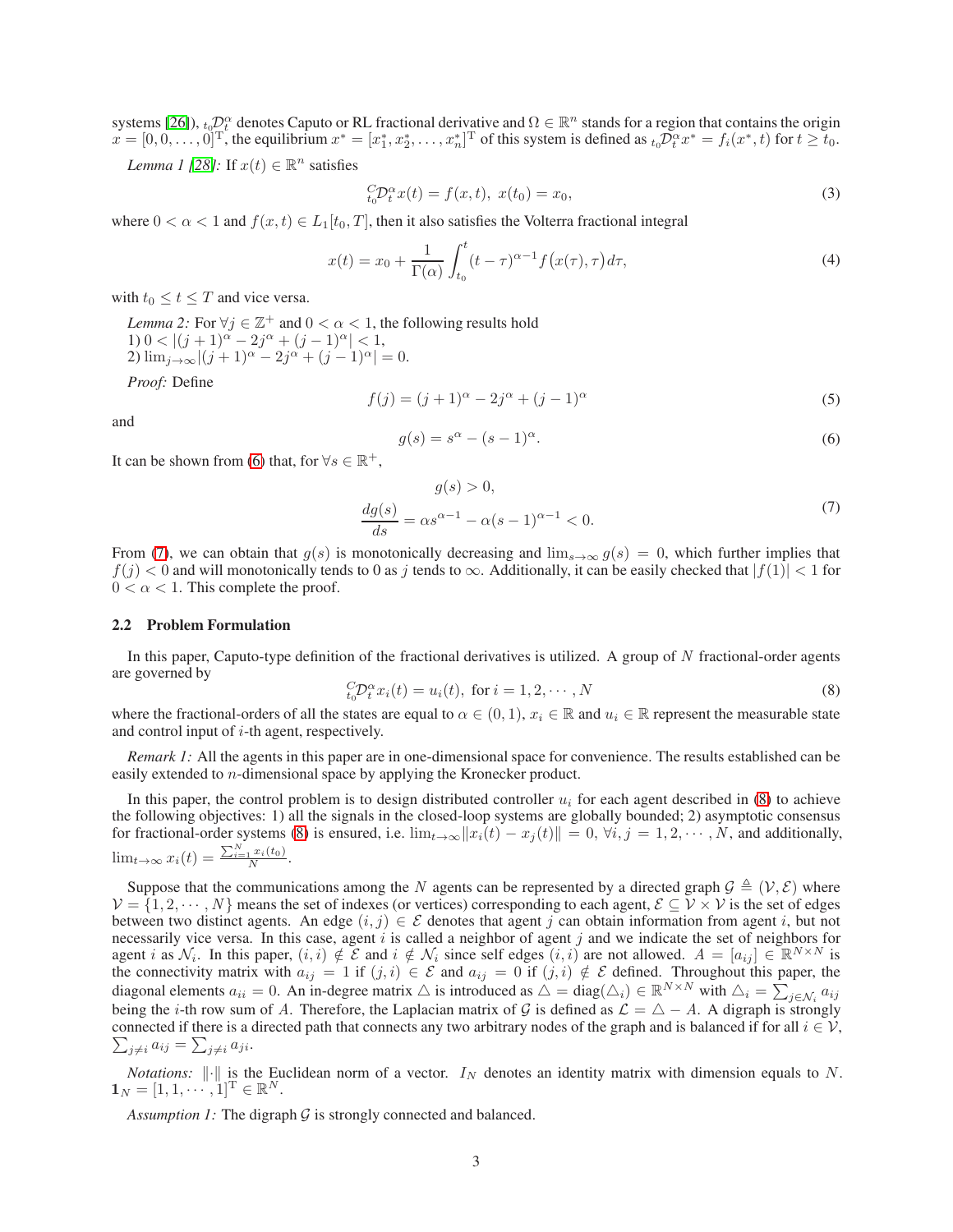## <span id="page-3-0"></span>3 Distributed Controller Design and Stability Analysis

#### 3.1 Distributed Controller Design

To achieve the above objectives, distributed controller is designed for each local agent based on periodic sampleddata control technology. The sampling instants are described by a discrete-time sequence  $\{t_k\}$  with  $t_0 < t_1 < \cdots <$  $t_k < \cdots$  and  $t_{k+1} - t_k = h$ , where  $h > 0$  is the sampling period.

For  $t \in [t_0, t_1)$ , let  $x(t) = [x_1(t), x_2(t), \dots, x_N(t)]^T$  and  $\underline{u}_0 = [u_{1,0}, u_{2,0}, \dots, u_{N,0}]^T$  where  $u_{i,0}$  denotes the control signal for the *i*-th agent within this time interval. According to Lemma 1, the value of  $x(t_1)$  can be computed as follows

$$
x(t_1) = x(t_0) + \frac{1}{\Gamma(\alpha)} \int_{t_0}^{t_1} (t_1 - \tau)^{\alpha - 1} \underline{u}_0 d\tau
$$
  
=  $x(t_0) + \underline{u}_0 \frac{h^{\alpha}}{\Gamma(\alpha + 1)}$ . (9)

By designing the controller for the  $i$ -th agent as

<span id="page-3-5"></span><span id="page-3-3"></span>
$$
u_{i,0} = \gamma \sum_{j \in \mathcal{N}_i} a_{ij} (x_j(t_0) - x_i(t_0)),
$$
\n(10)

where  $\gamma > 0$ , the closed-loop systems in this sampling period can be expressed as

<span id="page-3-1"></span>
$$
x(t_1) = x(t_0) - \gamma \mathcal{L}x(t_0) \frac{h^{\alpha}}{\Gamma(\alpha + 1)}.
$$
\n(11)

Now for  $t \in [t_k, t_{k+1})$   $(k = 1, 2, \dots)$ , define  $\underline{u}_k = [u_{1,k}, u_{2,k}, \dots, u_{N,k}]^{\text{T}}$ . Since the fractional-order derivative of x depends on all the historical values of x, thus not only the values of x at present instant but also all of its previous values are needed to determine the future behavior of fractional-order systems. Therefore,  $x(t_{k+1})$  should be expressed in terms of  $x(t_0)$  and  $\underline{u}_j$   $(j = 0, 1, \dots, k)$  as follows

$$
x(t_{k+1}) = x(t_0) + \frac{1}{\Gamma(\alpha)} \int_{t_0}^{t_1} (t_{k+1} - \tau)^{\alpha - 1} \underline{u}_0 d\tau + \dots + \frac{1}{\Gamma(\alpha)} \int_{t_k}^{t_{k+1}} (t_{k+1} - \tau)^{\alpha - 1} \underline{u}_k d\tau
$$
  

$$
= x(t_k) + \sum_{l=1}^k \frac{[(l+1)h]^\alpha - 2(lh)^\alpha + [(l-1)h]^\alpha}{\Gamma(\alpha + 1)} \underline{u}_{k-l} + \frac{\underline{u}_k}{\Gamma(\alpha + 1)} h^\alpha.
$$
 (12)

Then based on  $(12)$ , we design the distributed controller for the *i*-th agent as

$$
u_{i,k} = \gamma \sum_{j \in \mathcal{N}_i} a_{ij} (x_j(t_k) - x_i(t_k)) - \sum_{l=1}^k [(l+1)^\alpha - 2l^\alpha + (l-1)^\alpha] u_{i,(k-l)},
$$
\n(13)

which results in the following closed-loop systems

<span id="page-3-4"></span><span id="page-3-2"></span>
$$
x(t_{k+1}) = x(t_k) - \gamma \mathcal{L}x(t_k) \frac{h^{\alpha}}{\Gamma(\alpha+1)}.
$$
\n(14)

*Remark 2:* Existing studies on sampled-data control of fractional-order multi-agent systems divide the whole time interval  $[t_0, t]$  into sampling intervals  $[t_k, t_{k+1}], k = 0, 1, \cdots$  and solve the fractional-order equations on each sampling interval by treating  $x(t_k)$  as the initial value for this corresponding time period. Through this way, the closed-loop fractional-order systems are simply modeled by simplified discrete-time systems in such a way that  $x(t_{k+1})$  is expressed as a function only of  $x(t_k)$  and  $\underline{u}_k$ , as is done in the integer-order derivative systems discretization. However, due to the hereditary and infinite memory properties of fractional-order derivative, when converting the actual initial value  $x(t_0)$  into  $x(t_k)$  for solving fractional-order equations, the second term  $\sum_{l=1}^k \frac{[(l+1)h]^\alpha - 2(lh)^\alpha + [(l-1)h]^\alpha}{\Gamma(\alpha+1)} u_{k-l}$  on the right-hand side of [\(12\)](#page-3-1) cannot be neglected. On the contrary, the control scheme design and system analysis in this paper are carried out strictly by bearing the unique properties of fractional-order calculus in mind, which specifically can be seen from [\(12\)](#page-3-1), [\(13\)](#page-3-2) and the boundedness analysis of control signals given later.

*Remark 3:* Note that the second term on the right-hand side of [\(12\)](#page-3-1) depends on all the previous control signals  $u_j$ ,  $j = 0, 1, \dots, k-1$ , and thus it cannot be assumed bounded before establishing system stability, giving arise to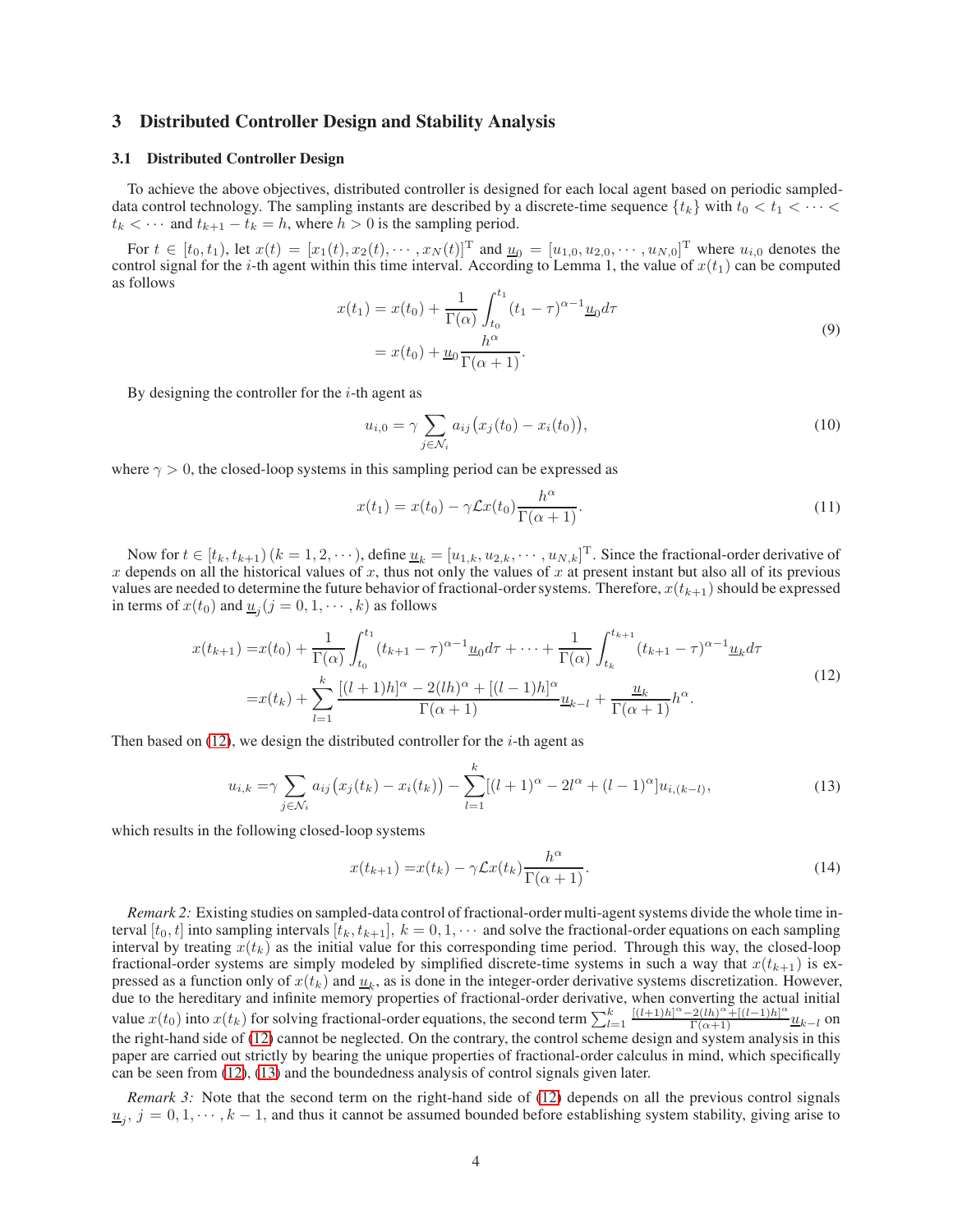a challenge in controller design and analysis. Such a challenge is overcome in our proposed controller in [\(13\)](#page-3-2) which consists of two parts. The first part  $u_{i1,k} = \gamma \sum_{j \in \mathcal{N}_i} a_{ij} (x_j(t_k) - x_i(t_k)) (k = 0, 1, 2, \cdots)$  is designed for achieving consensus of fractional-order multi-agent systems and the second part  $u_{i2,k} = -\sum_{l=1}^{k} [(l+1)^{\alpha} - 2l^{\alpha} + (l-1)^{\alpha}]u_{i,(k-l)}$ which exists for  $t \geq t_1$  aims at compensating for the effect caused by the hereditary and infinite memory properties of fractional-order calculus. It can be observed from [\(11\)](#page-3-3) and [\(14\)](#page-3-4) that our designed distributed controllers allow us to analyze the stability of the closed-loop systems in the same way as that of the integer-order discrete-time closed-loop systems, which will be demonstrated in the next subsection.

#### 3.2 Stability Analysis

Our main result is presented in the following theorem, where a stability criterion is given.

*Theorem 1:* Consider the closed-loop systems consisting of fractional systems [\(8\)](#page-2-2) and sampled-data based distributed controllers [\(10\)](#page-3-5) and [\(13\)](#page-3-2). All the signals in the closed-loop systems are globally bounded and asymptotic consensus is achieved, i.e.  $\lim_{t\to\infty} ||x_i(t) - x_j(t)|| = 0$ ,  $\forall i, j = 1, 2, \dots, N$ , if the design parameters h and  $\gamma$  satisfy

<span id="page-4-3"></span>
$$
0 < \gamma \frac{h^{\alpha}}{\Gamma(\alpha + 1)} < \frac{1}{\Delta_{\text{max}}} \tag{15}
$$

<span id="page-4-2"></span>and

<span id="page-4-4"></span>
$$
\left[\beta^{k+1} + \sum_{l=1}^{k+1} |f(l)|\right] \le 1,\tag{16}
$$

in which  $\Delta_{\text{max}}$  is the maximum degree of the graph G,  $f(l)$  is defined in [\(5\)](#page-2-3) and

$$
\beta = 1 - \gamma \lambda_2(\mathcal{L}_s) \frac{h^{\alpha}}{\Gamma(\alpha + 1)},\tag{17}
$$

where  $\mathcal{L}_s = \frac{\mathcal{L} + \mathcal{L}^T}{2}$  $\frac{2\mathcal{L}^2}{2}$  and  $\lambda_2(\mathcal{L}_s)$  represents the second smallest eigenvalue of  $\mathcal{L}_s$ . Moreover, since the digraph is balanced, asymptotic average-consensus can be achieved, i.e.  $\lim_{t\to\infty} x_i(t) = \frac{\sum_{i=1}^{N} x_i(t_0)}{N}$ .

*Proof:* As mentioned above, the main challenge is how to achieve global stability of the resulting systems in the presence of the second term on the right-hand side of [\(12\)](#page-3-1). For this purpose, an additional control action is proposed in [\(13\)](#page-3-2), in order to compensate for the effects of this term. However, with this new control term which is the weighted sum of previous control signals, it is difficult to show the boundedness of control inputs. To overcome this difficulty, we first establish the following relationship

<span id="page-4-0"></span>
$$
\|\underline{u}_k\| \le \|\underline{u}_0\|, \text{ for all } k \ge 0. \tag{18}
$$

Now we define error vectors as

<span id="page-4-1"></span>
$$
e(t_k) = \mathcal{L}x(t_k), \, k = 0, 1, \cdots. \tag{19}
$$

Then the proof of [\(18\)](#page-4-0) is completed through mathematical induction as detailed below.

*Step 1:* According to [\(10\)](#page-3-5), [\(13\)](#page-3-2) and [\(19\)](#page-4-1),  $\underline{u}_0$  and  $\underline{u}_1$  can be respectively expressed as follows

$$
\underline{u}_0 = -\gamma e(t_0),\tag{20}
$$

$$
\underline{u}_1 = -\gamma e(t_1) + |f(1)| \underline{u}_0. \tag{21}
$$

Therefore, we can have

$$
\|\underline{u}_1\| = \|- \gamma e(t_1) + |f(1)|\underline{u}_0\|
$$
  
\n
$$
\leq \gamma \|e(t_1)\| + |f(1)| \cdot \|\underline{u}_0\|
$$
  
\n
$$
\leq \gamma \beta \|e(t_0)\| + |f(1)| \cdot \|\underline{u}_0\|
$$
  
\n
$$
= [\beta + |f(1)|] \cdot \|\underline{u}_0\|.
$$
\n(22)

By designing  $\gamma$  and h in such a way that  $[\beta + |f(1)|] \leq 1$ , then we can have  $||\underline{u}_1|| \leq ||\underline{u}_0||$ .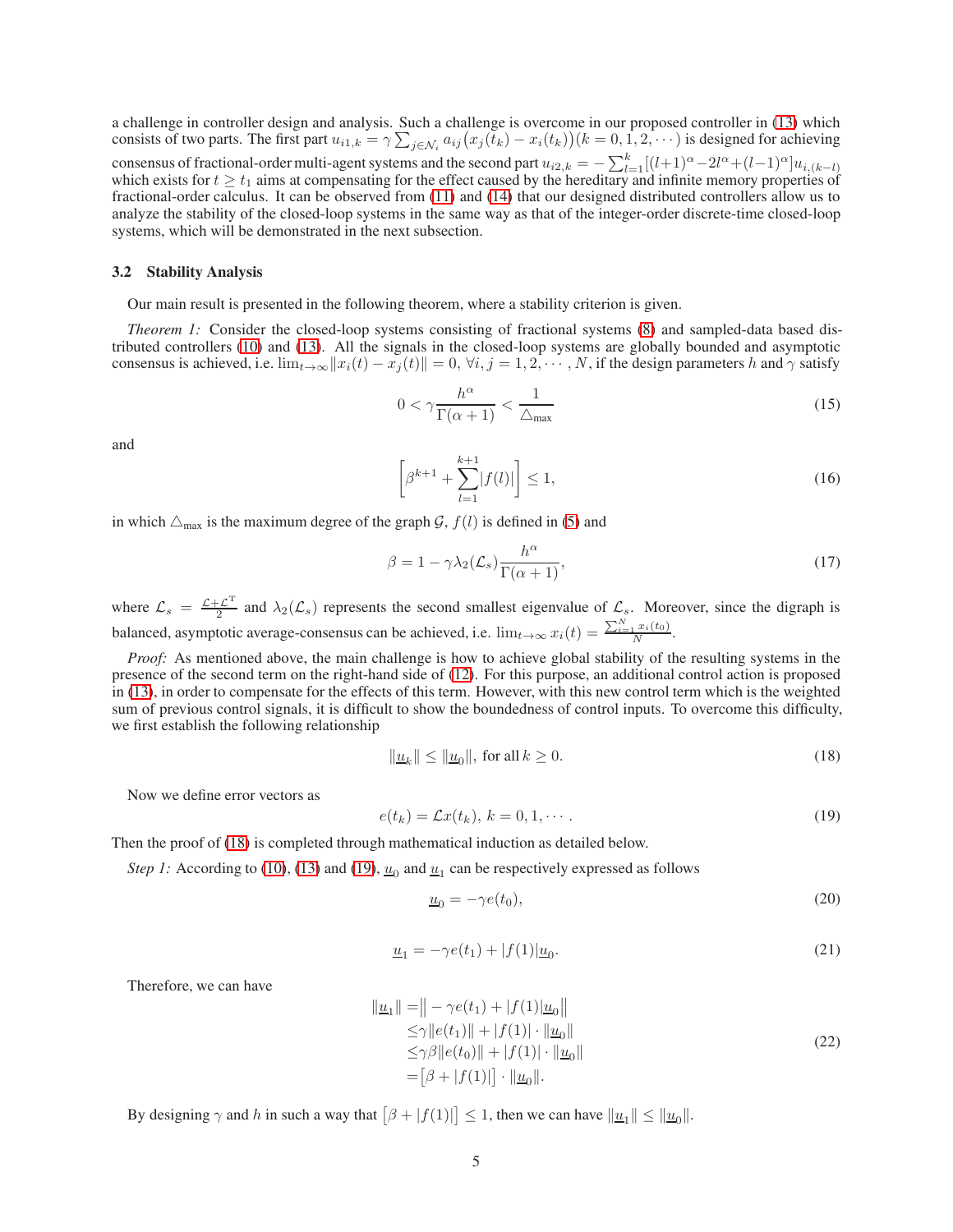*Step 2:* Assuming that  $\|\underline{u}_k\| \le \|\underline{u}_0\|$  holds for  $k > 1$ . According to [\(13\)](#page-3-2) and [\(19\)](#page-4-1),  $\|\underline{u}_{k+1}\|$  can be expressed as

$$
\| \underline{u}_{k+1} \| = \Big\| - \gamma e(t_{k+1}) + \sum_{l=1}^{k+1} |f(l)| \underline{u}_{k+1-l} \Big\|
$$
  
\n
$$
\leq \gamma \| e(t_{k+1}) \| + \sum_{l=1}^{k+1} |f(l)| \cdot \| \underline{u}_{k+1-l} \|
$$
  
\n
$$
\leq \gamma \beta^{k+1} \| e(t_0) \| + \sum_{l=1}^{k+1} |f(l)| \cdot \| \underline{u}_{k+1-l} \|.
$$
\n(23)

Since for  $1 \leq l \leq k+1$ ,  $\|\underline{u}_{k+1-l}\| \leq \|\underline{u}_0\|$  holds, hence

$$
\|\underline{u}_{k+1}\| \leq \beta^{k+1} \|\underline{u}_0\| + \sum_{l=1}^{k+1} |f(l)| \cdot \|\underline{u}_0\|
$$
  
= 
$$
\left[\beta^{k+1} + \sum_{l=1}^{k+1} |f(l)|\right] \cdot \|\underline{u}_0\|.
$$
 (24)

If  $\gamma$  and h are chosen to satisfy [\(16\)](#page-4-2), then we have [\(18\)](#page-4-0).

Since  $\|\underline{u}_0\| = \gamma \|e(t_0)\|$  is bounded, therefore the global boundedness of all control signals are guaranteed. Furthermore, [\(14\)](#page-3-4) can be rewritten as

$$
x(t_{k+1}) = Px(t_k) \tag{25}
$$

where  $P = I_N - \gamma \frac{h^{\alpha}}{\Gamma(\alpha+1)} \mathcal{L}$  is Perron matrix of digraph G with  $\gamma \frac{h^{\alpha}}{\Gamma(\alpha+1)}$  treated as an integrated gain. Under condition [\(15\)](#page-4-3), all the eigenvalues of P are within the unit circle, which further implies the global boundedness of  $x(t)$ .

Also, from  $(14)$  it can be noticed that the *i*-th agent in the closed-loop systems is described as

$$
x_i(t_{k+1}) = x_i(t_k) + \gamma \frac{h^{\alpha}}{\Gamma(\alpha+1)} \sum_{j \in \mathcal{N}_i} a_{ij} (x_j(t_k) - x_i(t_k)).
$$
 (26)

Hence, under Assumption 1, the proof of the condition [\(15\)](#page-4-3) for reaching asymptotic consensus follows from that of Theorem 2 in [\[34\]](#page-9-13) and thus the theorem is proved.

## <span id="page-5-0"></span>4 Illustrative Example

In this section, an example is presented to demonstrate the proposed design control scheme and verify the established theoretical results. By comparing to an existing scheme in [\[21\]](#page-9-2), it is revealed that the proposed controller can achieve asymptotic consensus in a more precise way.

Consider a group of five fractional-order agents with the following dynamics

<span id="page-5-1"></span>
$$
{}_{t_0}^{C} \mathcal{D}_t^{\alpha} x_i(t) = u_i(t), \, i = 1, 2, \cdots, 5,
$$
\n<sup>(27)</sup>

where  $\alpha = 0.9$  and initial values of states are  $x(t_0) = [4.5, 5, 6, 1.5, -1]^T$ . The connection weights of the graph are  $a_{14} = a_{15} = a_{21} = a_{23} = a_{31} = a_{32} = a_{42} = a_{43} = a_{54} = 1$  and other entries of A are equal to zero.

Based on [\(15\)](#page-4-3) to [\(17\)](#page-4-4), the designed control parameter and sampling period are respectively selected as  $\gamma = 0.15$  and sampling period  $h = 0.85s$ . The simulation results are shown in Fig. [1](#page-6-0) to Fig. [3.](#page-6-1) From Fig. [1,](#page-6-0) asymptotic consensus and average-consensus is realized with  $\lim_{t\to\infty} x_i(t) = x_{\text{final}} = \frac{\sum_{i=1}^{5} x_i(t_0)}{5} = 3.2$ . The value of  $\underline{u}^T \underline{u}$  can be observed from Fig. [2,](#page-6-2) which shows the boundednesses of all control signals. Furthermore, for the purpose of verifying the condition for ensuring all the control signals are globally bounded, the value of  $\left[\beta^{k+1} + \sum_{l=1}^{k+1} |f(l)|\right]$  is given in Fig. [3,](#page-6-1) from which it can be noticed that inequality [\(16\)](#page-4-2) holds for  $\forall k = 0, 1, \cdots$  with the selected design parameters.

To better illustrate the accuracy and effectiveness of our proposed control algorithm, a comparative simulation study between the control scheme in [\[21\]](#page-9-2) and in this paper is implemented under the same control parameters. The mean absolute error  $r(t) = \frac{1}{5} \sum_{i=1}^{5} |x_i(t) - x_{\text{final}}|$  with the proposed scheme and control method in [\[21\]](#page-9-2) are displayed in Fig. [5.](#page-7-0) Although the control signals under the control scheme in [\[21\]](#page-9-2) share similar magnitude with our proposed control inputs, which can be observed in Fig. [6,](#page-7-1) it can be seen from Fig. [4](#page-7-2) and Fig. [5](#page-7-0) that the mean absolute error with control scheme in [\[21\]](#page-9-2) is larger compared to that with the control scheme in this paper.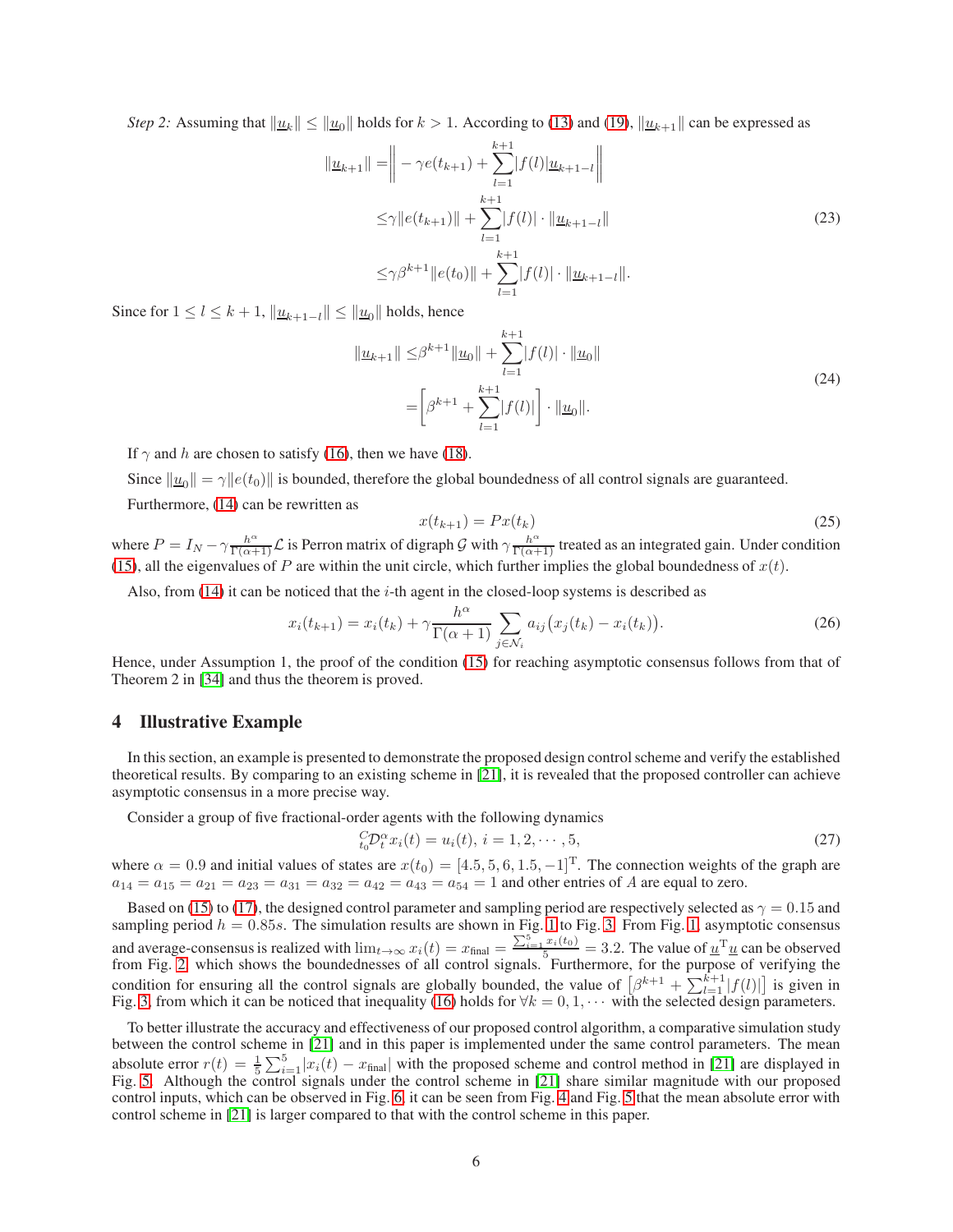<span id="page-6-0"></span>

Figure 1: The states of [\(27\)](#page-5-1) with the proposed control scheme.

<span id="page-6-2"></span>



<span id="page-6-1"></span>

Figure 3: The value of  $\left[\beta^{k+1} + \sum_{l=1}^{k+1} |f(l)|\right]$  under the proposed control scheme.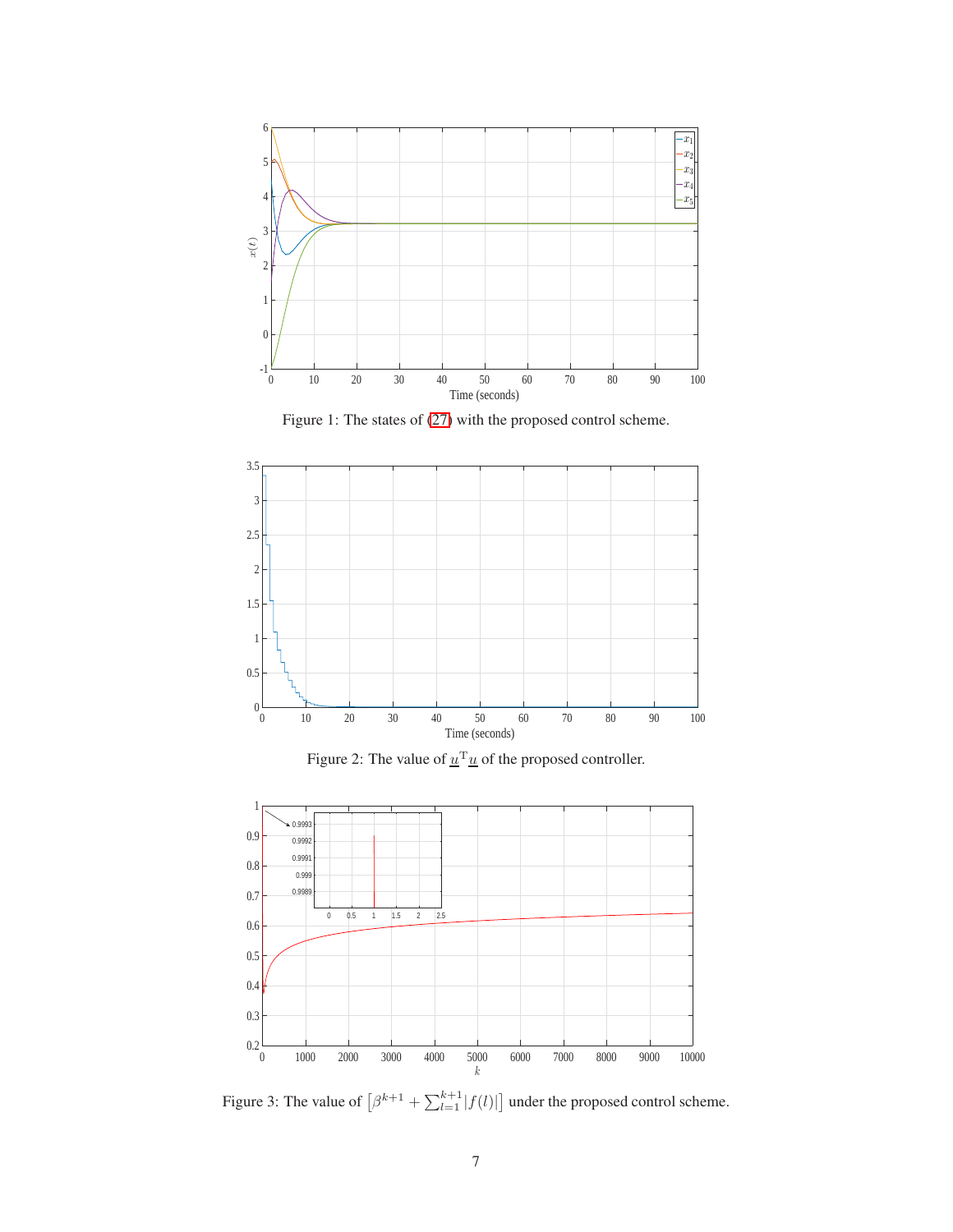<span id="page-7-2"></span>

Figure 4: The states of [\(27\)](#page-5-1) with control scheme in [\[21\]](#page-9-2).

<span id="page-7-0"></span>

<span id="page-7-1"></span>Figure 5: The mean absolute error  $r$  with proposed scheme and scheme in [\[21\]](#page-9-2).



Figure 6: The value of  $\underline{u}^T \underline{u}$  of the controller in [\[21\]](#page-9-2).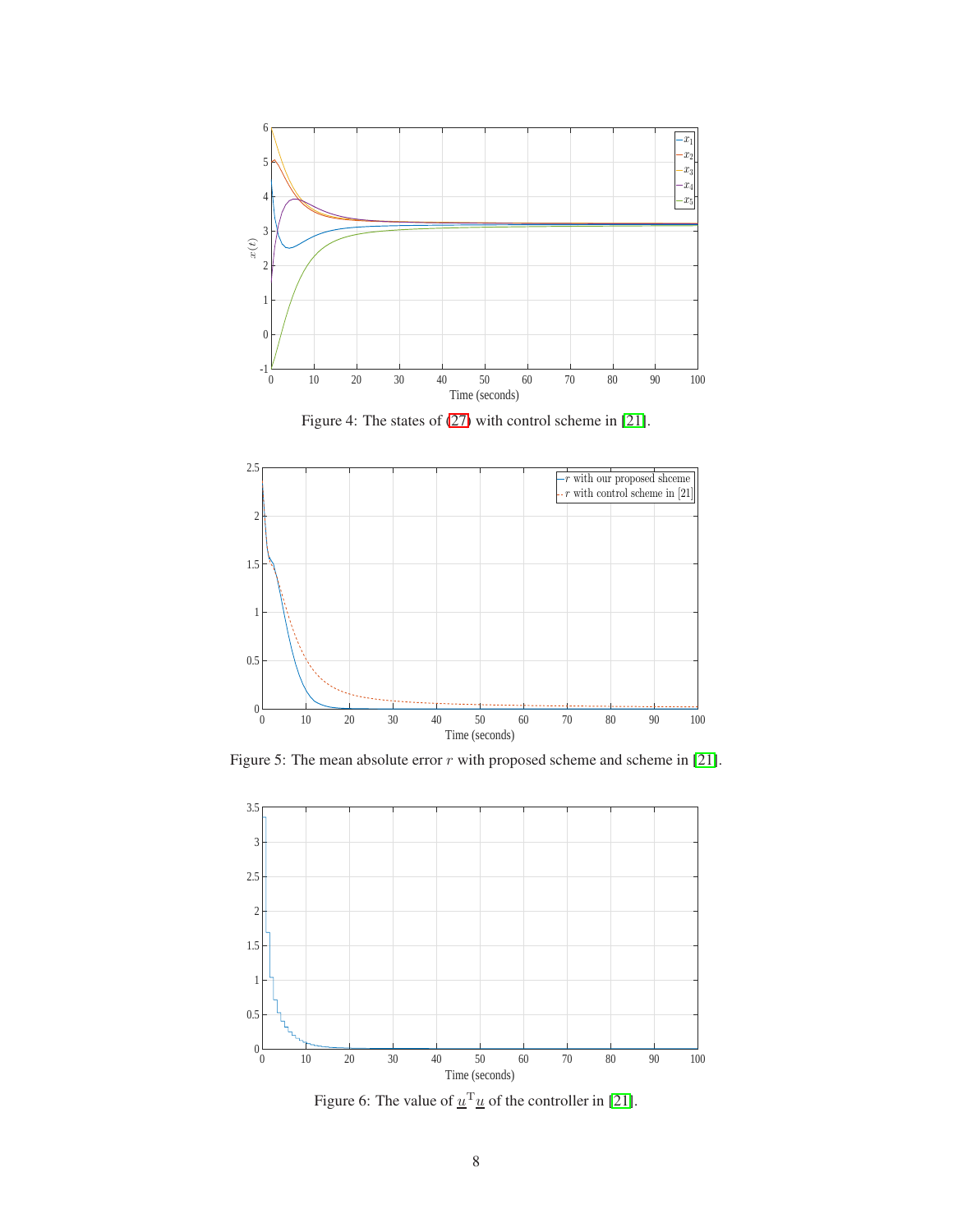# <span id="page-8-10"></span>5 Conclusion

In this paper, a distributed consensus sampled-data based control scheme for multi-agent systems with fractionalorder  $\alpha \in (0, 1)$  is proposed. By taking the hereditary and infinite memory properties of fractional-order calculus into account, a new control scheme is designed to not only ensure system stability, but also achieve asymptotic consensus. Simulation results also illustrate the accuracy and effectiveness of the proposed control algorithm.

# <span id="page-8-0"></span>References

- [1] J Alexander Fax and Richard M Murray. Information flow and cooperative control of vehicle formations. *IEEE Transactions on Automatic Control*, 49(9):1465–1476, 2004.
- [2] Jorge Cortés and Francesco Bullo. Coordination and geometric optimization via distributed dynamical systems. *SIAM Journal on Control and Optimization*, 44(5):1543–1574, 2005.
- <span id="page-8-1"></span>[3] Wenwu Yu, Guanrong Chen, Zidong Wang, and Wen Yang. Distributed consensus filtering in sensor networks. *IEEE Transactions on Systems, Man, and Cybernetics, Part B (Cybernetics)*, 39(6):1568–1577, 2009.
- <span id="page-8-2"></span>[4] Reza Olfati-Saber and Richard M Murray. Consensus problems in networks of agents with switching topology and time-delays. *IEEE Transactions on Automatic Control*, 49(9):1520–1533, 2004.
- [5] Wei Wang, Jiangshuai Huang, Changyun Wen, and Huijin Fan. Distributed adaptive control for consensus tracking with application to formation control of nonholonomic mobile robots. *Automatica*, 50(4):1254–1263, 2014.
- [6] Wei Wang, Changyun Wen, and Jiangshuai Huang. Distributed adaptive asymptotically consensus tracking control of nonlinear multi-agent systems with unknown parameters and uncertain disturbances. *Automatica*, 77:133–142, 2017.
- [7] Long Cheng, Zeng-Guang Hou, Min Tan, and Xu Wang. Necessary and sufficient conditions for consensus of double-integrator multi-agent systems with measurement noises. *IEEE Transactions on Automatic Control*, 56(8):1958–1963, 2011.
- [8] Long Cheng, Yunpen Wang, Wei Ren, Zeng-Guang Hou, and Min Tan. On convergence rate of leader-following consensus of linear multi-agent systems with communication noises. *IEEE Transactions on Automatic Control*, 61(11):3586–3592, 2016.
- [9] Jiangshuai Huang, Changyun Wen, Wei Wang, and Yong-Duan Song. Adaptive finite-time consensus control of a group of uncertain nonlinear mechanical systems. *Automatica*, 51:292–301, 2015.
- [10] Jiangshuai Huang, Yong-Duan Song, Wei Wang, Changyun Wen, and Guoqi Li. Smooth control design for adaptive leader-following consensus control of a class of high-order nonlinear systems with time-varying reference. *Automatica*, 83:361–367, 2017.
- [11] Fei Chen, Zengqiang Chen, Linying Xiang, Zhongxin Liu, and Zhuzhi Yuan. Reaching a consensus via pinning control. *Automatica*, 45(5):1215–1220, 2009.
- <span id="page-8-3"></span>[12] Min Zheng, Cheng-Lin Liu, and Fei Liu. Average-consensus tracking of sensor network via distributed coordination control of heterogeneous multi-agent systems. *IEEE Control Systems Letters*, 3(1):132–137, 2018.
- <span id="page-8-4"></span>[13] Yongcan Cao, Yan Li, Wei Ren, and YangQuan Chen. Distributed coordination of networked fractional-order systems. *IEEE Transactions on Systems, Man, and Cybernetics, Part B (Cybernetics)*, 40(2):362–370, 2009.
- <span id="page-8-5"></span>[14] Wei Sun, Yan Li, Changpin Li, and YangQuan Chen. Convergence speed of a fractional order consensus algorithm over undirected scale-free networks. *Asian Journal of Control*, 13(6):936–946, 2011.
- <span id="page-8-6"></span>[15] Jun Shen and Jinde Cao. Necessary and sufficient conditions for consensus of delayed fractional-order systems. *Asian Journal of Control*, 14(6):1690–1697, 2012.
- <span id="page-8-7"></span>[16] Wenwu Yu, Yang Li, Guanghui Wen, Xinghuo Yu, and Jinde Cao. Observer design for tracking consensus in second-order multi-agent systems: Fractional order less than two. *IEEE Transactions on Automatic Control*, 62(2):894–900, 2016.
- <span id="page-8-8"></span>[17] Milad Shahvali, Mohammad-Bagher Naghibi-Sistani, and Hamidreza Modares. Distributed consensus control for a network of incommensurate fractional-order systems. *IEEE Control Systems Letters*, 3(2):481–486, 2019.
- <span id="page-8-9"></span>[18] Li-Sheng Hu, Tao Bai, Peng Shi, and Ziming Wu. Sampled-data control of networked linear control systems. *Automatica*, 43(5):903–911, 2007.